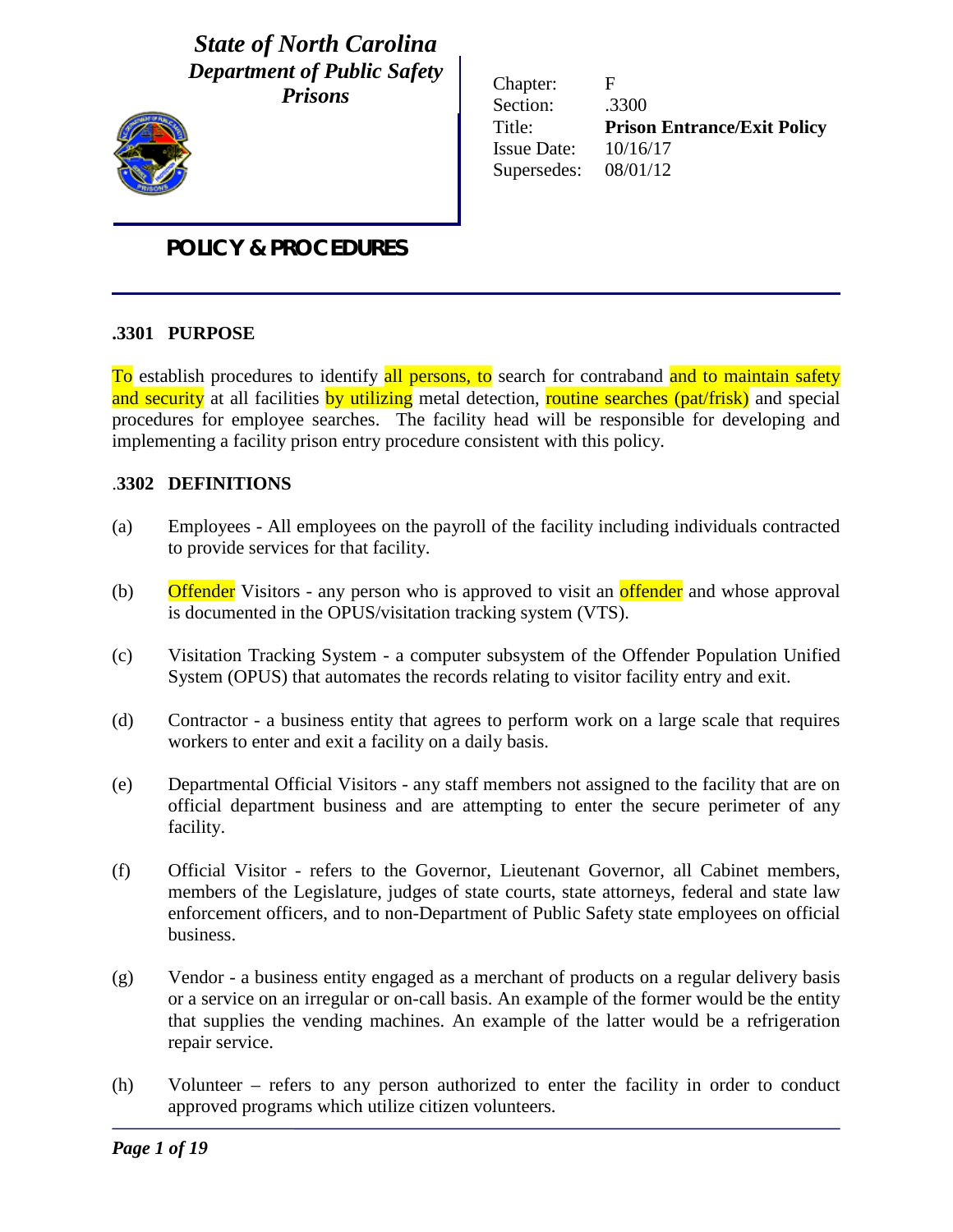- (i) Routine Search Pat and frisk searches with the person clothed. Can include the removal and search of outer garments, hat, gloves, shoes, and socks.
- (j) Complete Search A strip-search (removal of all person's clothing) and a search of the person's effects.
- (k) Authorized Items Any approved item authorized for entry into a prison facility but which is not authorized as accessible to the **offender** population.
- (l) Unauthorized Items Any item that is NOT authorized or approved for entry into a prison facility.

### **.3303 RESPONSIBILITY**

The Warden, Administrator, Superintendent, Deputy Warden, Associate Warden, Assistant Superintendents, Shift Captains, Unit Managers, Lieutenants, Assistant Unit Managers, Sergeants as well as the Entrance/Exit staff, will be responsible for ensuring compliance with this procedure.

### **.3304 APPLICABILITY**

These procedures shall apply to all persons entering or exiting the primary entrance/exit of the facility. This does not include building or structures that are not in the confines of the facility or as otherwise indicated in this policy.

# **.3305 PROCEDURES AT ALL FACILITIES**

- (a) Identification
	- (1) The officer/staff member(s) assigned to any entrance/exit point will be responsible for proper identification of all persons, including offenders, employees, and visitors entering and leaving the facility. All **persons sixteen** (16) years of age or older will be identified by utilizing a valid and current picture identification card. Visitors under sixteen (16) must be identified by the supervising adult visitor who seeks to bring them into the facility.
	- (2) Anyone authorized to enter who is not in possession of a valid NC Division of Prisons identification card will be positively identified and issued a temporary "Visitor" identification card by facility staff prior to being allowed entrance to the facility. Prior to departure, these temporary "Visitor" identification cards will be returned and the individual positively identified.
	- (3) Before entrance or exit is allowed, if there is any doubt about the identity of any person attempting to pass through an entrance/exit point, the officer will not permit the person to pass through until positive identification can be made. At no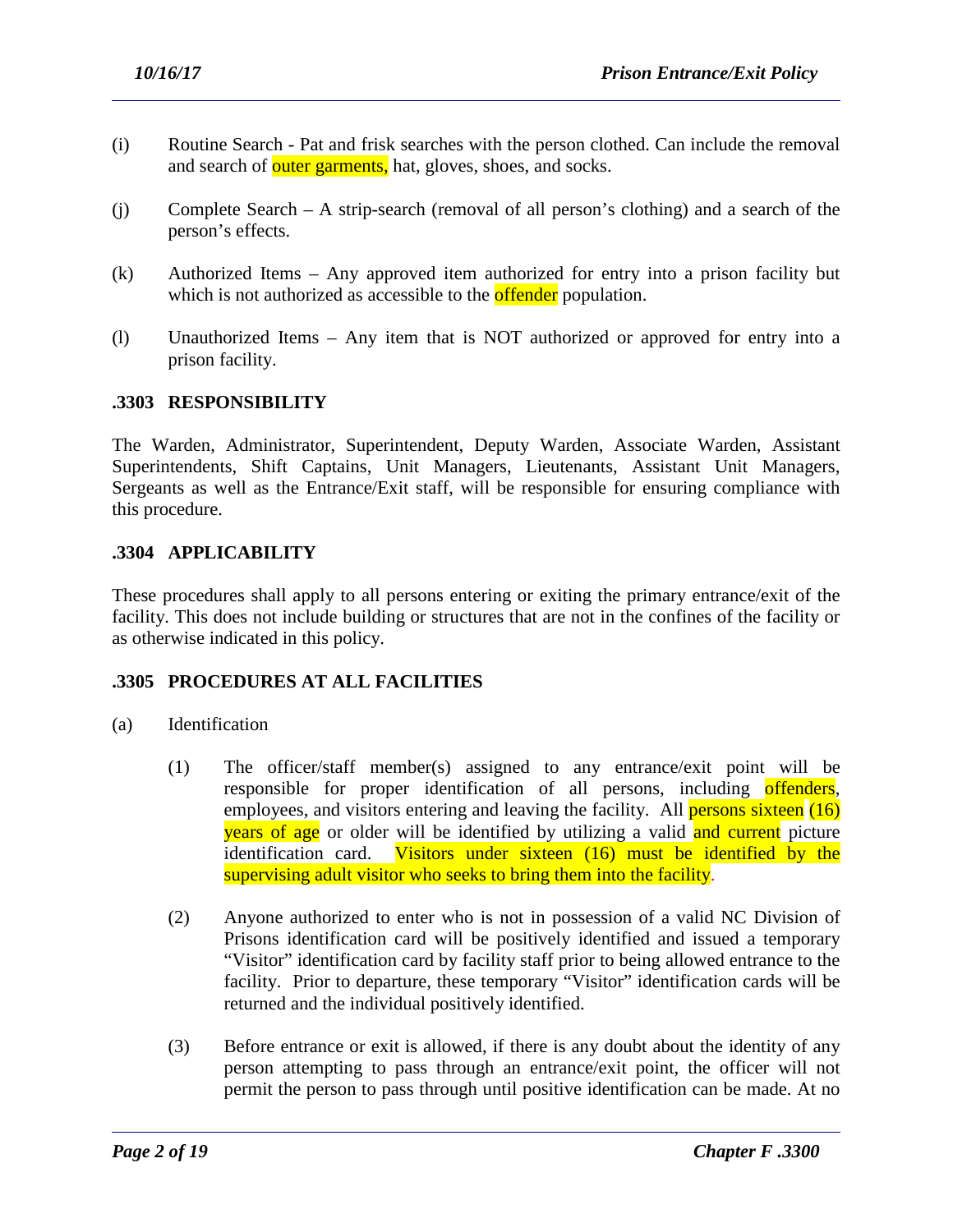time should an outer gate or door be opened before everyone in the immediate vicinity has been appropriately identified.

- (b) General
	- $(1)$  This procedure identifies authorized items that may be allowed into a facility. Any item not authorized is deemed unauthorized; the list of unauthorized items is not exhaustive. Unauthorized items may be reviewed by the facility head or designee for admittance into a facility.
	- (2) It is the responsibility of all staff and contractors to prevent the introduction of unauthorized items into the facilities, both refraining from bringing in such items themselves and by reporting any knowledge of the introduction of unauthorized items by others. Staff and contractors are expected to know at all times what items are authorized. Introduction of unauthorized items will not be excused by ignorance of this policy. Any staff member found to have violated this policy may be subject to disciplinary action up to and including dismissal.
	- (3) Staff members are responsible for **ensuring** that all items brought into the facility are authorized prior to entry.
	- (4) Unauthorized items will not be introduced into the facility by any staff member, vendor, visitor, volunteer, or other individual or group.
	- (5) Employees are required to provide information concerning other staff members, visitors, vendors, volunteers, or other individuals or groups who may be in possession of unauthorized items while within the confines of the facility. This information shall be passed on to the OIC and the respective section head for possible investigation. Employees who are found to have been aware of unauthorized items being brought in by others and who failed to report the same, shall be subject to disciplinary action up to and including dismissal.
	- (6) Neither the Department of Public Safety, Prisons, nor any of its facilities assumes responsibility or liability for any item(s) or personal property that become lost or damaged. The loss or theft of any item while in the confines of the facility will be immediately reported to the OIC.
	- (7) Unauthorized items  $\frac{\text{may}}{\text{day}}$  be returned to the employee/visitor's vehicles unless the item(s) violates **federal law**, state law, and/or departmental policies and is necessary evidence in an investigation at which time local law enforcement will be contacted.
- (c) Processing Employees, Official/Departmental Visitors, Vendors, and Volunteers

(1) A record of all visitors will be maintained. All official visitors, vendors, and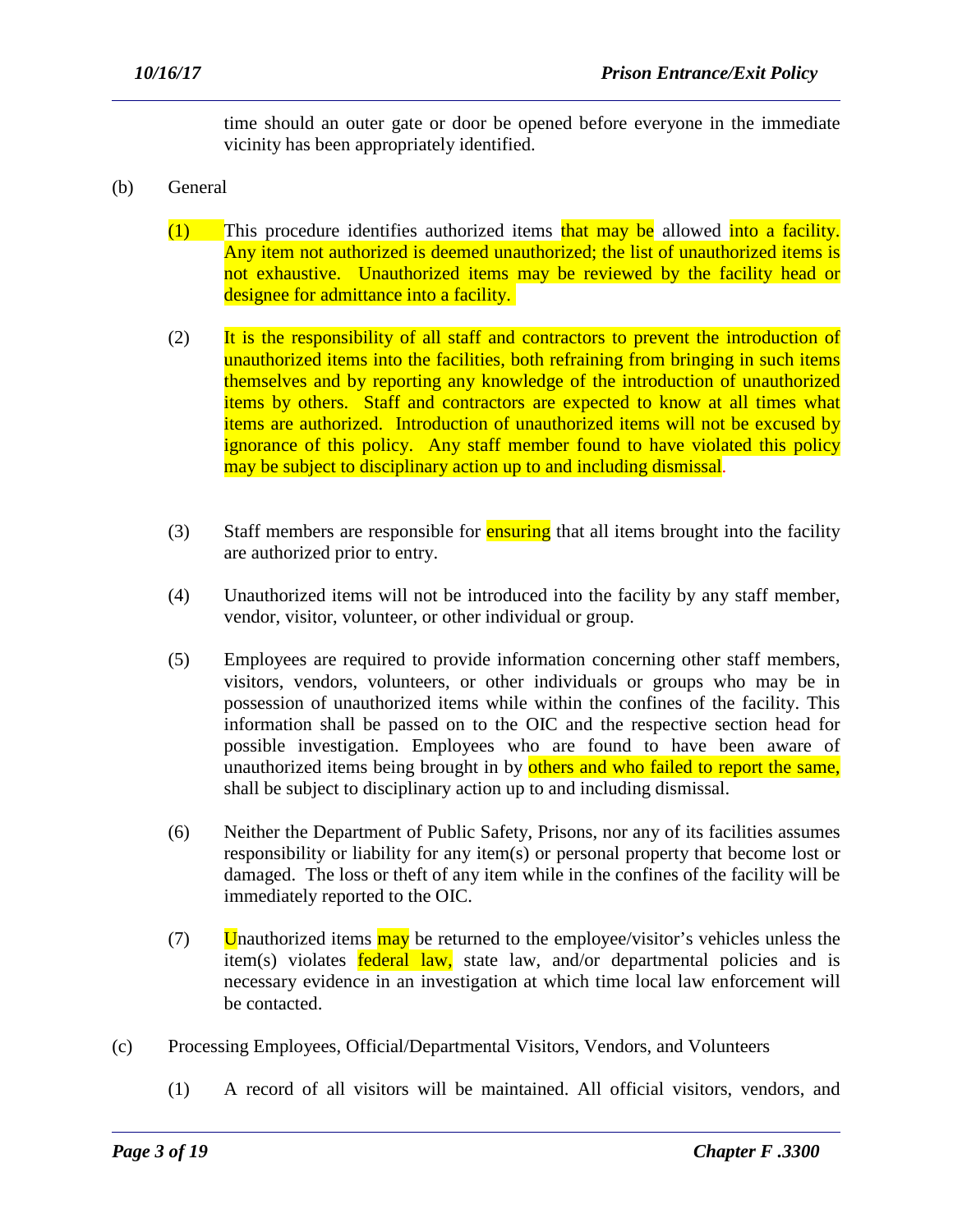volunteers who enter and exit the facility will sign in/out in the appropriate log book.

- (2) Standards of dress for employees entering the facility are listed in the Division of Prisons Appearance & Grooming Regulation policy, A.0300.
- (3) Departmental official visitors and employees will be processed through the Gatelog system, having their card swiped. The officer operating the Gatelog system computer will positively identify the employee by photo identification after their card has been swiped. If a facility does not have the Gatelog system, departmental official visitors will sign in/out in an appropriate log book. The staff member will present his/her departmental identification card to entrance/exit point staff prior to entering or exiting the facility.
- (d) Processing Offender Visitors
	- (1) Approved visitors sixteen (16) years of age or older, will be processed by requiring the presentation of acceptable forms of identification with a photograph during offender visitation hours. Visitors under sixteen (16) years of age must be identified by the adult visitor who will be responsible for them while inside the facility.
	- (2) Standards of dress for visitors entering the facility are listed in the Division of Prisons Visitation Policy/Procedures, B.0215 Appropriate Standard of Dress of Visitors section.
	- (3) Offender visitors will be registered utilizing the Visitation Tracking System (VTS) in OPUS.
	- (4) To avoid confusion, the number of visitors allowed in the registration area at any time will be stipulated by facility SOP's.
	- (5) In facilities housing medium and close custody offenders, upon completion of the visit, the visitor(s) will not be cleared to leave the visiting area until the **offender** with whom s/he was visiting is positively identified and secured in a strip search area or is under direct visual observation of an officer in an **offender** registration area.
	- (6) Prior to departure each visitor will be positively identified. Facilities are authorized to search any person exiting a facility.
	- (7) In the event that the automated system fails prior to or during visitation hours, a back-up batch job listing of approved visitors will be printed by designated facility staff and provided to the officer-in-charge. This list will be utilized to process visitors until such time as the automated system is operational.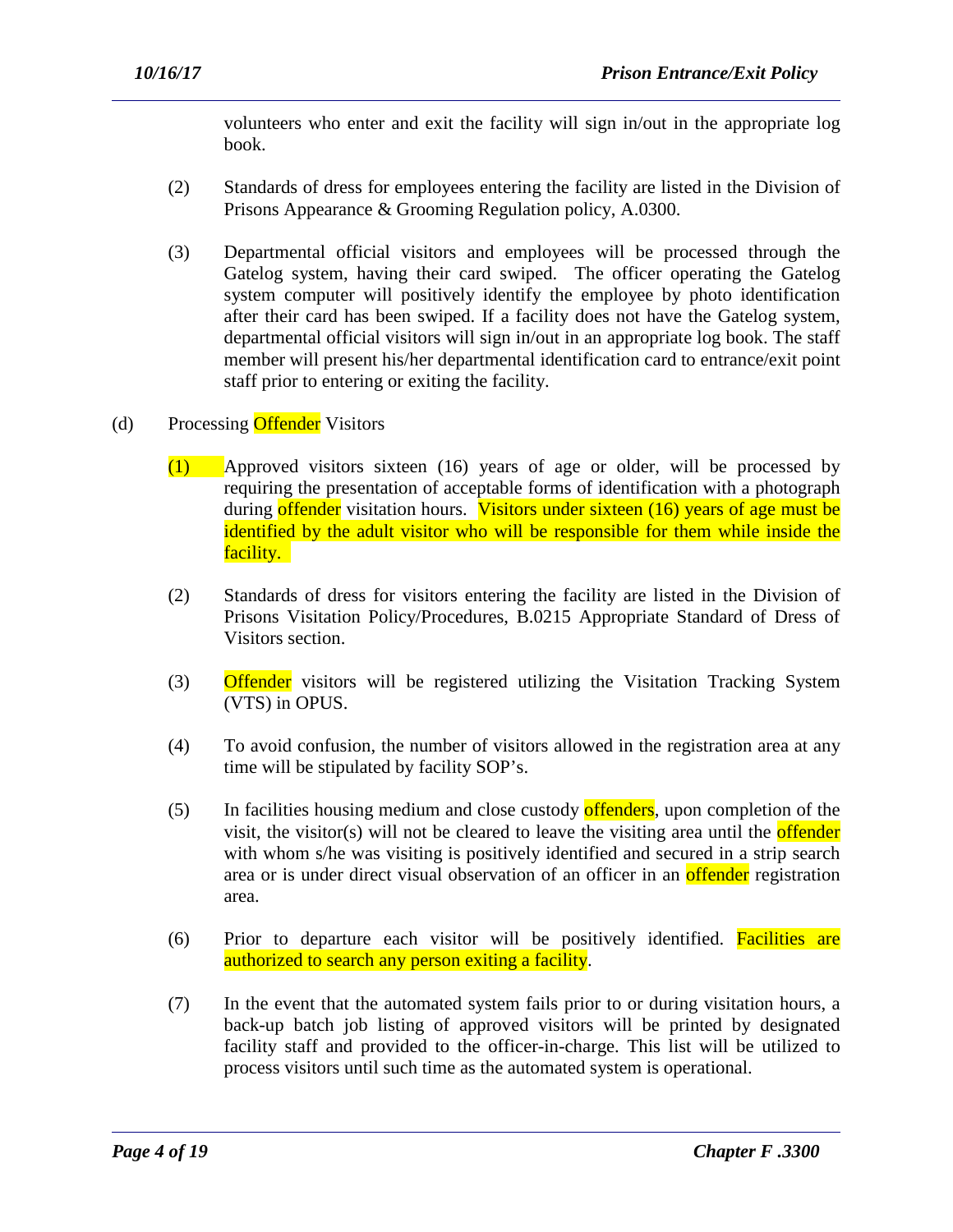- (8) All other aspects of the visitation including acceptable form of identification and visitor registration are addressed in the DOP Inmate Visitation policy, D.0200.
- (e) Processing of Contractors at all Facilities
	- (1) Each contractor and subcontractor (section .3302(c)) will provide the following information on each of their employees prior to entrance into a correctional facility. This process will include each individual associated with the project during each phase through completion:
		- full name:
		- gender;
		- race;
		- physical address;
		- telephone number;
		- date of birth:
		- drivers license number:
	- (2) With the intent of maintaining security upon the facility grounds, a background check will be made upon all persons employed by the contractor who will work on the project.
	- (3) These **background checks** will be submitted to the facility head, or designee, for review. Prisons, represented by the facility head or designee, reserve the right to reject any person whom it determines may be a threat to the security of the facility.
	- (4) Any individual with an arrest or conviction history will be evaluated on a case-by case basis to determine whether entry will be approved.
	- (5) No ex-offender will be considered for entrance into a facility until at least one  $(1)$ year has elapsed since release from custody of Prisons or other county/state/federal correctional agency. An ex-offender who has been found guilty of assaulting correctional staff or law enforcement or of escaping from a correctional facility will not be permitted entry.
	- (6) No individual under supervised probation will be allowed entrance into a facility unless approved by the facility head or his/her designee.
	- (7) An ex-offender's record of facility adjustment and/or adjustment to supervision will be evaluated and considered prior to approval.
	- (8) No former employee who was terminated or resigned under investigation will be permitted entry.
	- (9) Tool control for contractors will be in compliance with the requirements specified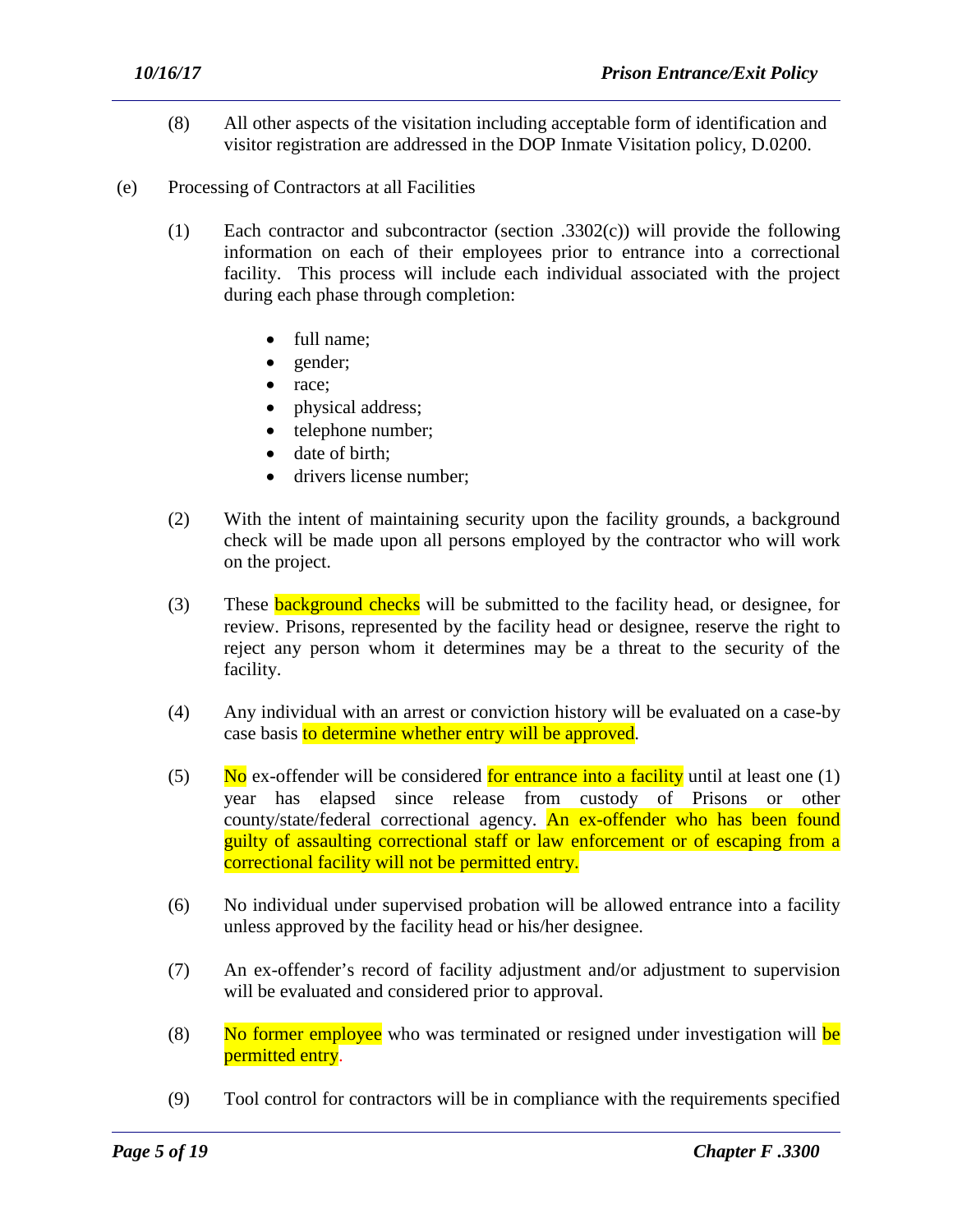in the DOP Tool Control policy, F .2700.

- (10) Contractors and their employees will maintain picture identification upon their person at all times.
- (11) Volunteers and contract service providers may be allowed to bring in items approved by this policy with the exception of personal radios, which are not permitted by these visitors.

### **.3306 PERSONAL PROPERTY**

- (a) AUTHORIZED ITEMS FOR STAFF: Approved items must not be accessible to the inmate population. These items must remain under close control by the employee or secured in the immediate work area at all times.
	- (1) Personal Clothing Personal coats, sweaters, or rain gear are permissible provided they are secured in a locker with no **offender** access and/or maintained in the employee's immediate work area. No excess clothing will be allowed past Master Control. All personal clothing items are subject to review by the facility head or designee.
	- (2) Personal Photographs Staff may bring personal photographs into the facility once authorized by the facility head or designee. However, at no point should these items be displayed in a manner that would permit unauthorized viewing by offenders.
	- (3) Umbrellas Under no circumstances will umbrellas be allowed past Master Control or in any area where inmates may gain access. Custody staff are not permitted to carry umbrellas in the performance of their duties as they will be issued appropriate Division-approved rain gear. Umbrellas will be stored in the entrance breezeway in the designated storage area. Exceptions will be approved by the facility head when employee work locations are significantly separated in distance from the primary umbrella storage area and these work location paths are not protected by covered shelter. In such circumstances, umbrellas will be secured under lock and inaccessible to inmates when not in use. Under no circumstances will umbrellas be left at the facility upon completion of the shift.
	- (4) Needle Stick Gloves-Staff may obtain their own personal pair of search gloves at their own expense from a law enforcement vendor.
	- (5) Personal Radios- **Employees assigned to an office setting may be authorized, by** the facility head or designee, to bring a personal radio into the facility.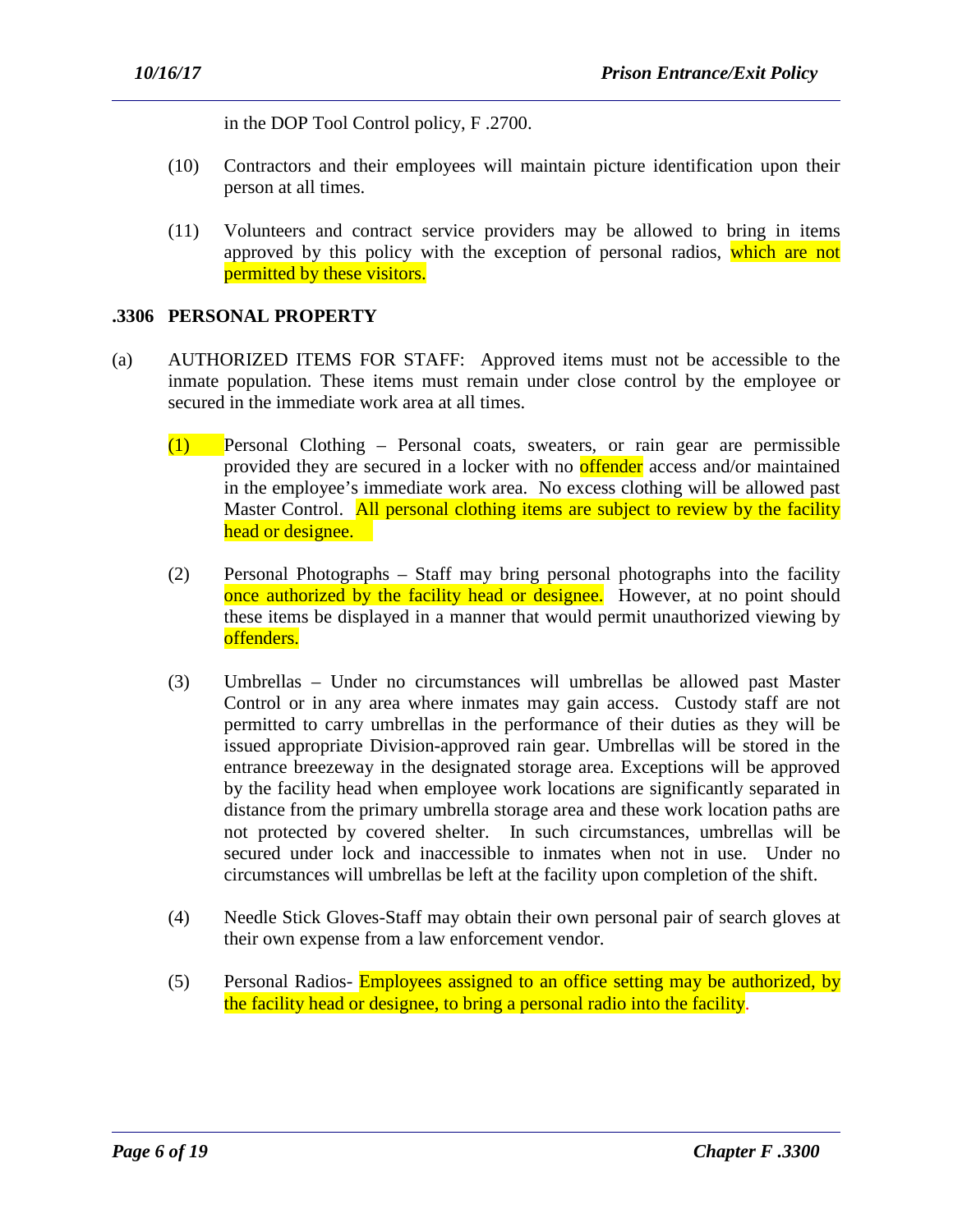- (6) Medication
	- (A) Employees are authorized to bring into the facility only the amount of prescription and non-prescription medication  $\mathbf{to}$  be taken during a normal working day. The medication should be carried in its container to work. A necessary dosage for work may be brought into the facility while the rest must remain secured in the vehicle. Additional medication, both prescription and non-prescription may be stored in the employee's vehicle.
	- (B) Employees shall immediately report any lost or missing medication to the Shift OIC. When reporting this, the employee should provide any information concerning the name of the medication(s) and offer any assistance in locating same.
- (7) Vehicle Keys- NCDPS staff shall be authorized to enter facilities with vehicle keys.
- (8) Female Personal Hygiene- NCDPS female staff shall be authorized to enter facilities with female personal hygiene items. This authorization does not include cosmetic items.
- (9) Glasses- NCDPS staff shall be authorized to enter facilities with glasses.
- (10) Pocket Notepad, Pocket Calendar and Writing Utensils- In order to adequately perform job functions, NCDPS staff shall be authorized to enter facilities with the aforementioned items.
- (11) Carrying Devices: Items designed for the sole purpose of transporting staff meals and/or articles associated with work functions in and out of the facility. In general, these items should be removed at the end of each workday. All carrying devices will be searched in accordance with section .3307 of this policy.
	- (A) Briefcases are not permitted without prior approval by the Facility Head.
	- (B) Carry bags/containers will be allowed in accordance with the following:

- (i) Clear purses not to exceed  $10^{\circ}x$   $12^{\circ}x$  6<sup>o</sup> containing authorized items only.
- (ii) Clear gym bag or clear backpack of reasonable size. Clear gym bags or clear backpacks are not permitted in areas accessible to inmates and must be secured in a locker located in staff locker rooms. (if applicable) Clear gym bags or clear backpacks will contain exercise clothing or authorized items only.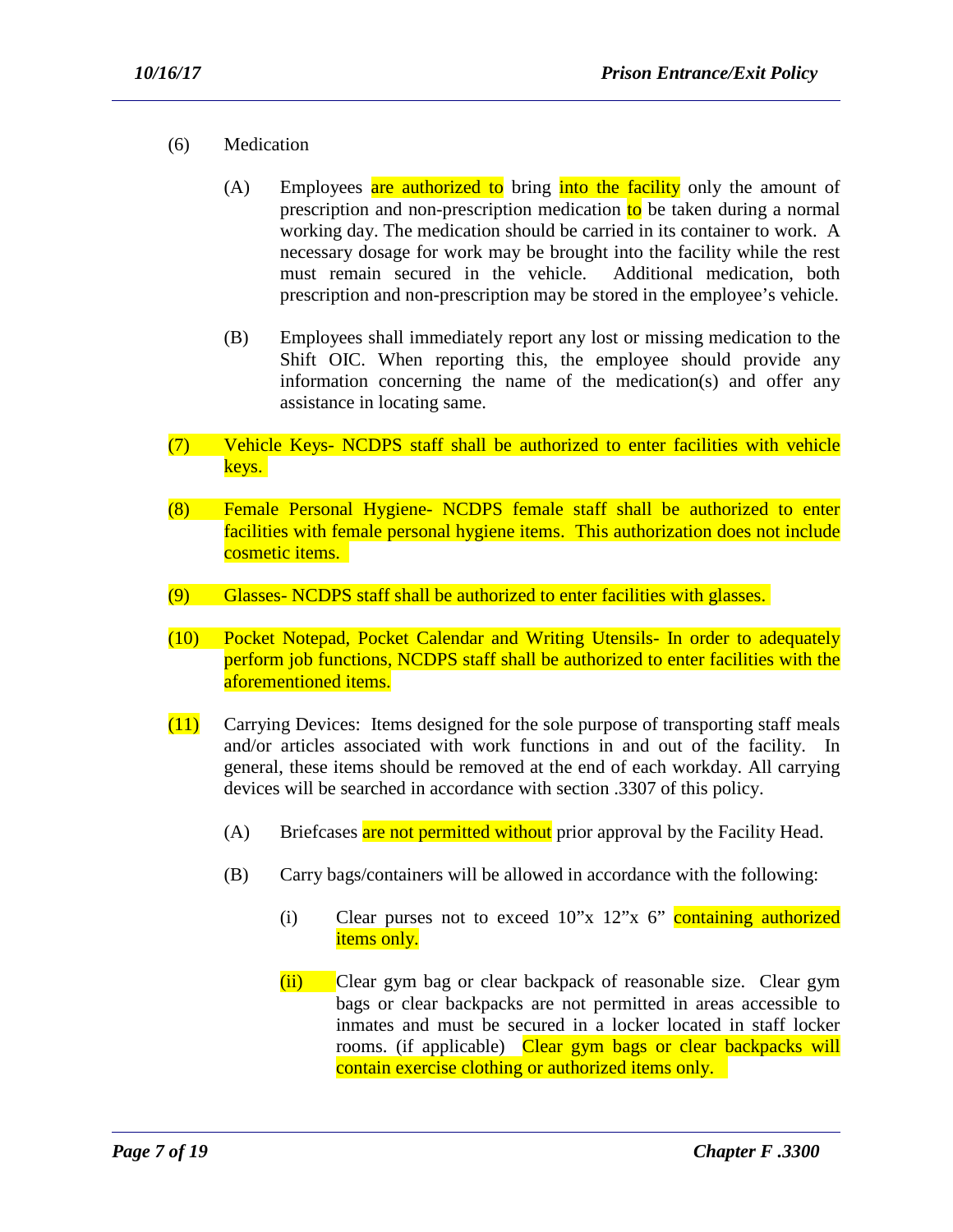- (iii) Clear Coolers/lunch boxes: Plastic or nylon type, external dimensions may not exceed 15"x 9"x 12". Only one cooler allowed per staff member. Coolers/lunch boxes must be kept in a secure location (a locked office, refrigerator or personal locker). Clear Coolers/lunch boxes shall contain food or authorized items only.
- (iv) Unopened plastic beverage containers: Various size containers are allowed within the facility but the amount will not exceed one, two (2) liter container or smaller plastic beverage containers equal to or less than the two liter amount. Beverage containers made from any other substance (i.e. glass or aluminum) will not be permitted.
- (v) Non ceramic type plastic or aluminum coffee cups/mugs are permitted but must be void of liquid contents for inspection when passing through a facility entrance/exit point.
- (vi) Clear food containers: All food items entering the facility must be placed in clear plastic, rubber or silicone food containers, clear plastic bags and/or wrapped in clear plastic wrap. All food and beverage items must be transported in a clear wrapper or container that permits visual inspection. Frozen microwave meals must be in a frozen state, and may be searched in the original container if such container displays a clear wrapping sealed by the manufacturer. Outside food deliveries made to the facility must be in the vendor's original packaging and will be subject to inspection prior to entering the facility. Food containers must be secured in a refrigerator, locked office or a personal locker.
- (12) Cell Phones/Pager: Cell Phones and/or pagers are not permitted within prison facilities, with only the following exceptions:
	- (A) Departmental Official Visitors and Law Enforcement Officers (SBI. FBI, Local Law Enforcement) will be authorized to retain their cell phone or pager designated for official business when entering a prison facility.
	- (B) PERT, HNT, SOTIT & SORT teams, Canine Handlers, will be authorized to retain their state/agency issued cell phone or pager when entering a facility.
	- (C) Each approved cell phone entering the facility will be documented.

(D) In the event a State cell phone is misplaced or inadvertently falls into an offender's hands, the Facility Services Telecommunication's Office must be notified immediately at 919-838-3520 and the vendor will be requested to deactivate the device. Should a personal or other agency cell phone be misplaced or inadvertently fall into an **offender's** hands, the individual that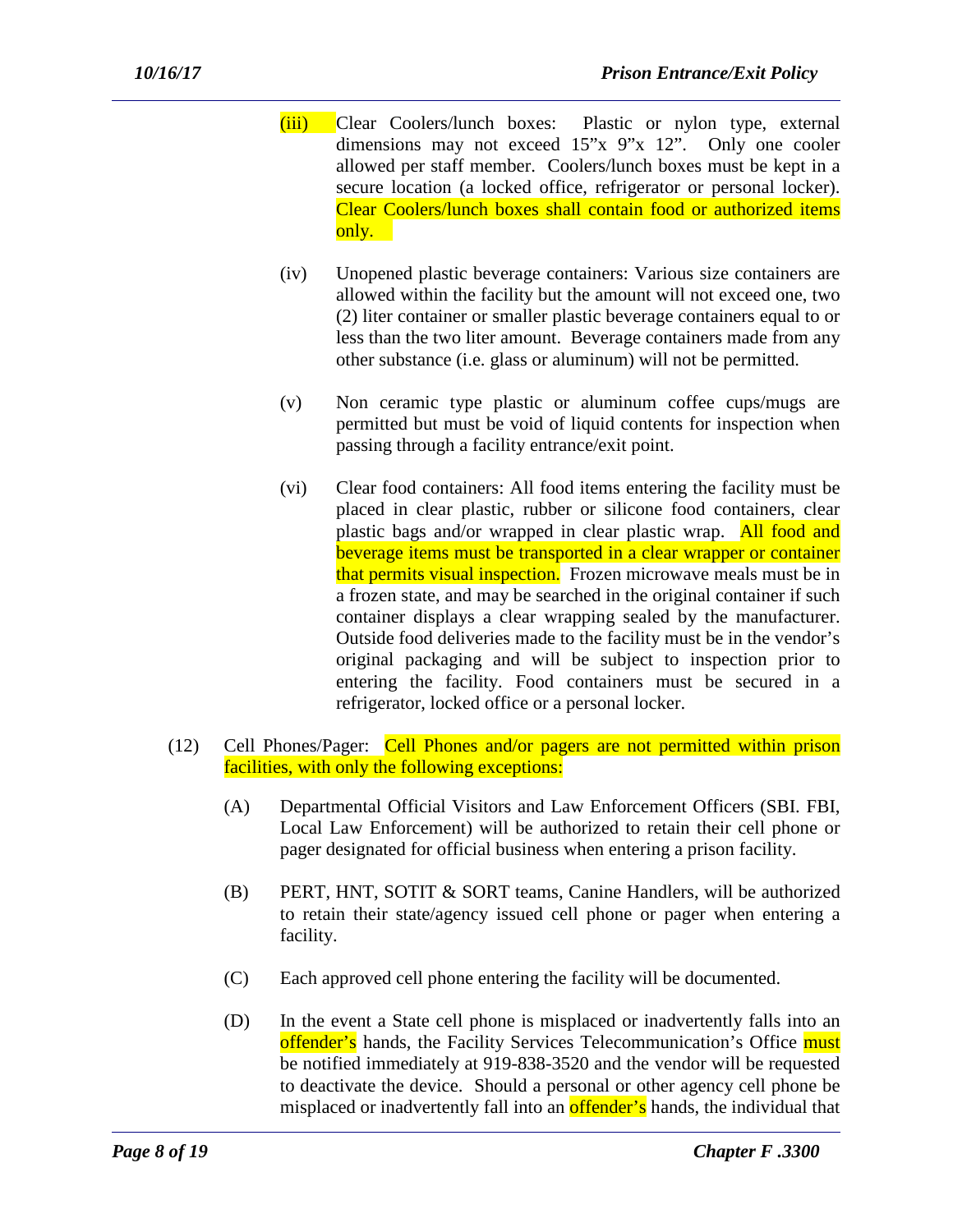was in possession of the phone must immediately deactivate the phone through their service provider.

- (b) AUTHORIZED ITEMS FOR VISITORS: Approved items must not be accessible to the offender population. These items must remain under close control by the visitors or secured in their vehicles at all times. All items are subject to search in accordance with section .3307 of this policy. Approved items are limited to:
	- $(1)$  For offender visitors with small children may bring in a diaper, wipes, pacifier, and one bottle of milk. These items must be transported into the facility by either a clear plastic bag or a clear purse no larger than 10"x12"x6".
	- (2) Visitor key ring. (Vehicle keys only no ornaments)
	- (3) Picture I.D. or driver's license (mandatory)
	- (4) Cash for vending machines (where applicable)
	- (5) Legal documents (For attorneys)
	- (6) Food brought by volunteers for service clubs and or religious feasts are subject to search in accordance with section .3307 of this policy.
- (c) UNAUTHORIZED ITEMS: The following items will not be allowed within the confines of the facility at any time unless approved by the Facility Head or his/her designee:
	- (1) Any device or item, regardless of its intended use or design, if said item may compromise safety and security, and/or facilitate an assault, escape, insurrection, and/or interfere with or negatively impact the orderly and efficient operation of the facility.
	- (2) Weapons and associated components that include but are not limited to: firearms, ammunition, edged weapons, impact weapons, stun guns, chemical agents, or other weapons. Visiting law enforcement or correctional transport officers must store their weapon(s) in a weapons depository if it is available at the facility. If a depository is not available at the facility, then the weapon(s) must be secured in either the trunk of the vehicle or in a locked glove box inside the vehicle if a trunk is not available (i.e. van, etc).
	- (3) Personal handcuffs or handcuff keys, unapproved weapons belts, and other related personal equipment not issued by the facility or otherwise approved by Prisons policy. This will not apply to law enforcement officers, and staff assigned to Division of Community Corrections.
	- (4) Protective apparel or equipment to include bullet-proof/bullet-resistant devices, or impact-resistant devices.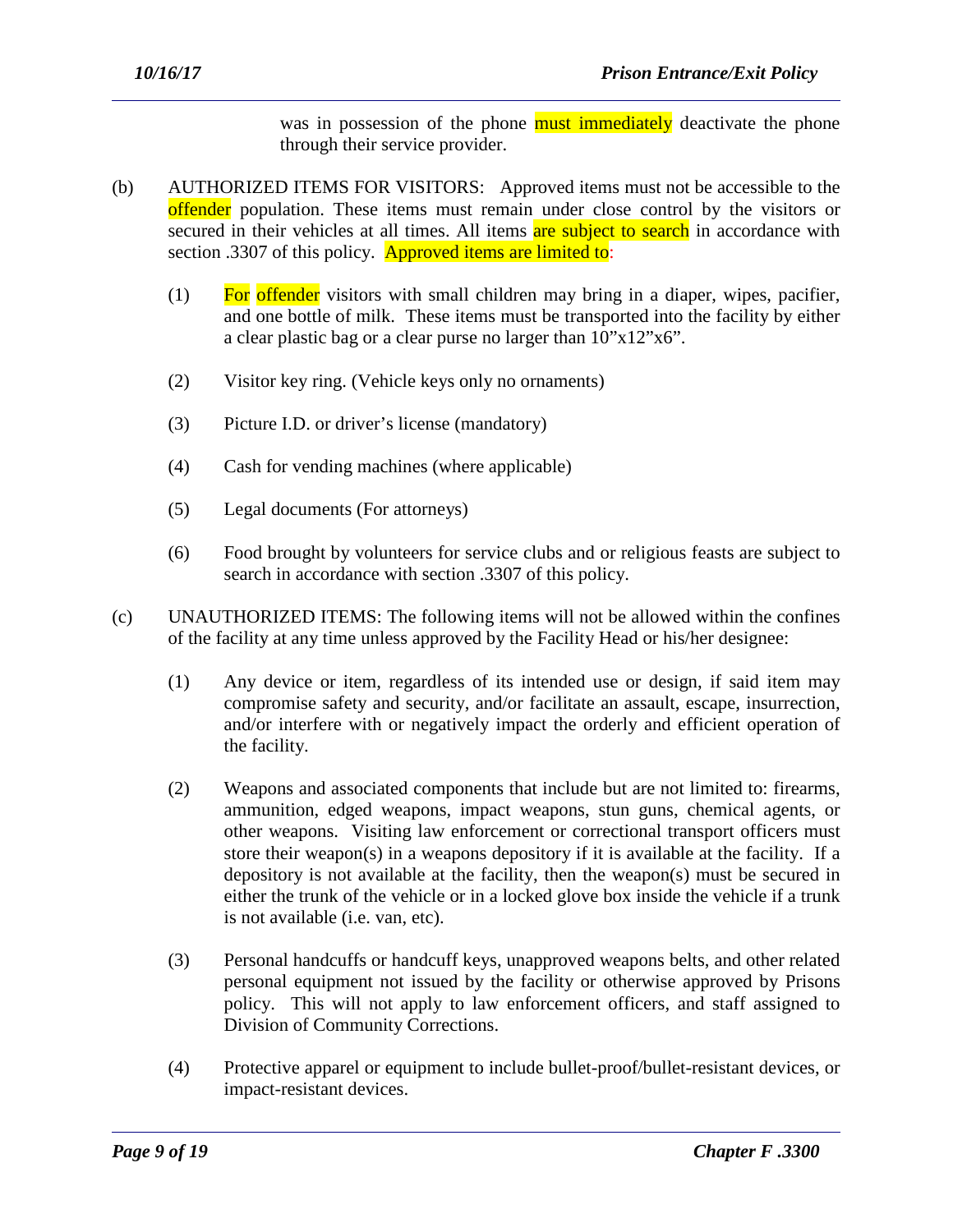- (5) Excess Custody, Medical, or Maintenance uniforms
- (6) Excess personal clothing
- (7) Controlled substances; with the exception of prescription medication noted in  $.3306$  (a)(6)
- (8) Unlabeled or bulk medications, either prescription or non-prescription
- (9) Chemicals or poisons
- (10) Hazardous materials, including volatile or flammable chemicals or agents or incendiary devices, matches or lighters
- (11) Aerosol containers, flammable materials such as nail polish remover, thinners, contact cement, alcohol, or any item labeled "Harmful or Fatal if Swallowed".
- (12) Knives (including pocket-knives), with the exception of State-owned pocketknives in the possession of a Maintenance Staff member and with a blade length no longer than three inches (3"). These pocket-knives may be purchased by the Facility and will be made a standard tool item maintained on the tool inventory.
- (13) Cutlery or utensils including but not limited to forks, spoons, and knives, though plastic utensils may be authorized.
- (14) Scissors or Letter openers
- (15) Audio and video recording devices except as authorized by the facility head; Authorized devices may be approved for security or program functions, but must be secured when not in use.
- (16) Cameras Exceptions made for cell phones in accordance with section .3306  $(a)(12)$  of this policy.
- (17) Cellular or mobile phones Exceptions made for cell phones and pagers or for staff identified in accordance with section .3306 (a)( $\frac{12}{2}$ ) of this policy.
- (18) Beepers/Pagers
- (19) PDA's (Personal Digital Assistants), unless approved by/and used by DOP Medical Staff (i.e. Treatment Doctors)
- (20) Personal computers (desk or laptop), IPAD, E-readers, or computer software or hardware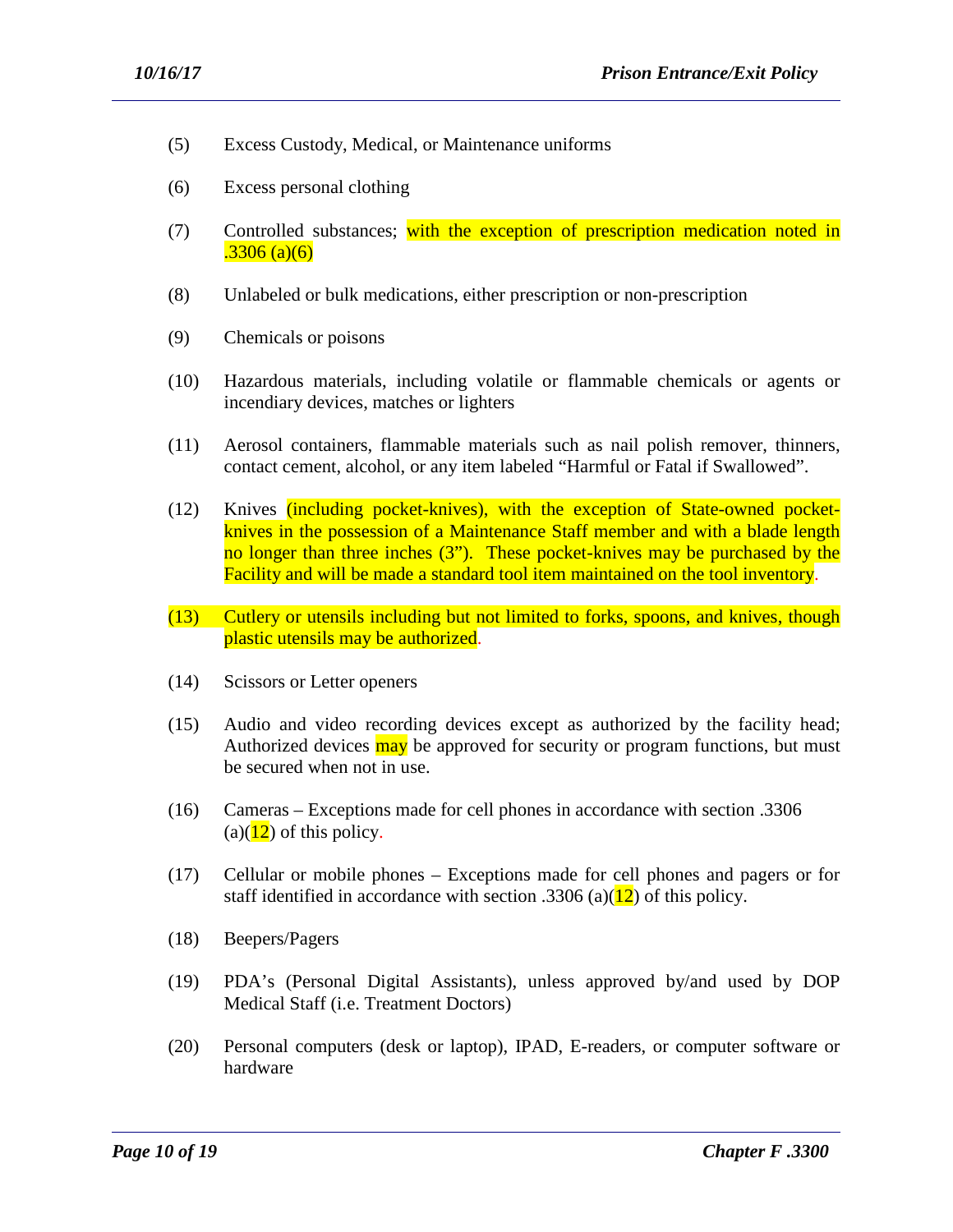- (21) Computerized game devices such as Gameboys, etc
- (22) Electronic media and media players, including but not limited to televisions, CD/DVD players, MP3 players, and CDs and DVDs, with exception of cell phones consistent with section .3306 (a)(12) of this policy.
- (23) Communication equipment
- (24) Metal and/or aluminum cans/Pop-top canned items (i.e. canned soda, Beanie Weenies, Vienna Sausages, etc.).
- (25) Glass containers
- (26) Alcohol
- (27) Tobacco
- (28) Personal publications, newspapers, books, catalogs or periodicals which are not directly related to job duties
- (29) Any sexually explicit or obscene material
- (30) Tools, except for inventoried personal tools in the possession of approved contractors and vendors
- (31) Heating or air-conditioning devices
- (32) Any device that consumes or produces electricity or other energy that is not specifically identified as authorized in this procedure or approved by the Facility Head or his/her designee.
- (33) Motorcycle safety helmets (Facility will provide adequate storage area. Cannot go past Master Control)

Any issues or disputes concerning authorized or unauthorized items should be directed to the **facility head or designee**.

#### **.3307 SEARCH TO CONTROL CONTRABAND**

- (a) Search Notification
	- (1) Each facility head shall have signs in English and Spanish, posted conspicuously at all entrance roads to facility grounds and at all entrance/exit point and vehicular gate entrances to advise employees and visitors to the facility that:
	- (2) All persons, property, and vehicles are subject to search.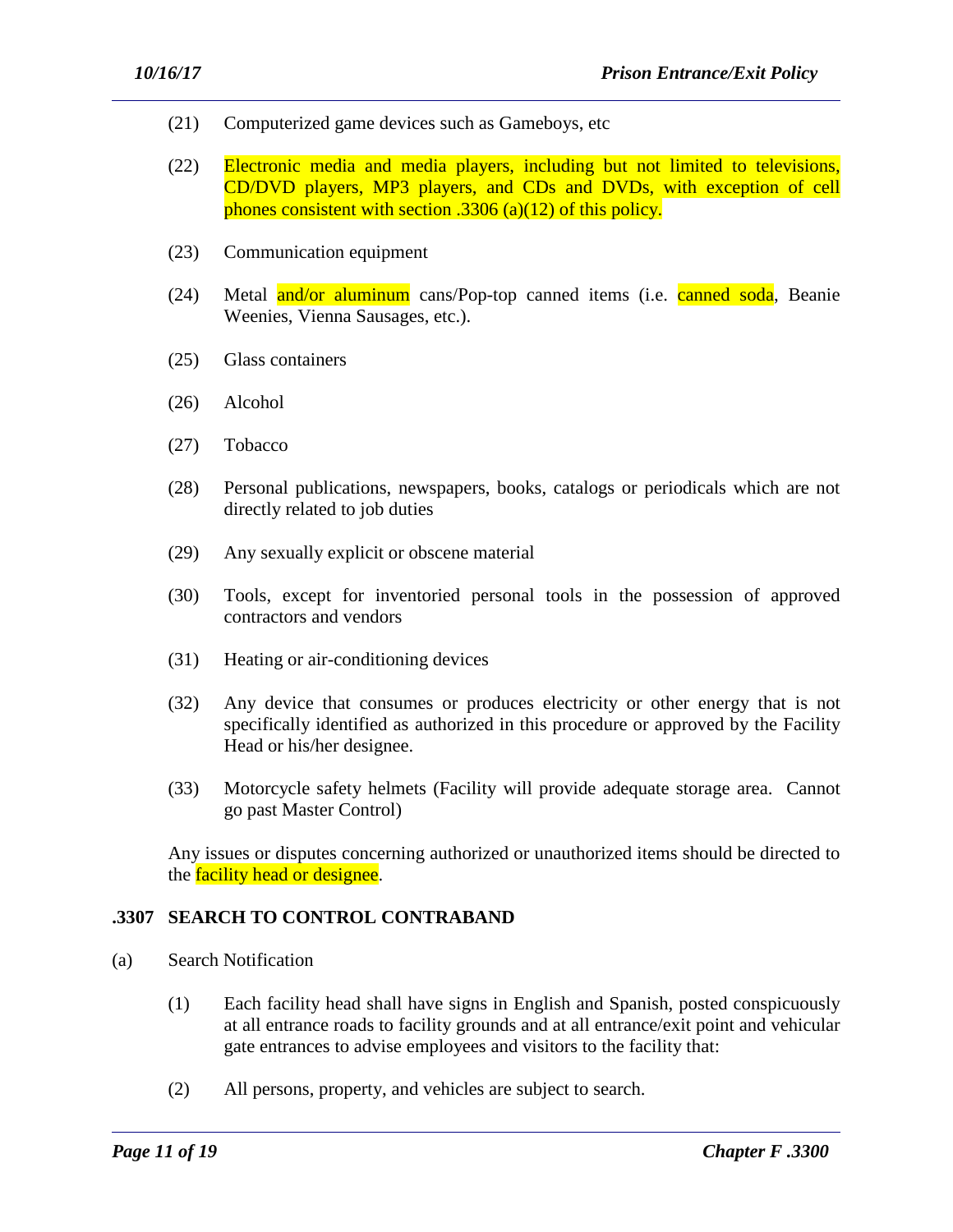(3) Illegal drugs, alcohol, firearms, ammunition, explosives, weapons, cell phones, tobacco and other contraband are prohibited within the confines of the facility as defined by Prisons policy.

# (b) Metal Detection

- (1) All facilities designated by Prisons Management shall be equipped with metal detectors, walk-through or hand held, at all appropriate entrance/exit points.
- (2) All pedestrian traffic entering a facility will be processed through a designated, primary entrance at each facility.  $\overline{A}$  designated secondary entrance/exit point may be authorized by the Region Director upon receipt of a written request from the facility head. All approved entrance/exit points must document each person's entrance/exit and use metal detection for search of persons and items.
- (3) All personal items/effects to include hats, coats, belts, jewelry, hair clips, jackets, brief cases, purses, lunch containers, coolers, food items, etc. will be placed on a search table and all pockets will be emptied into provided container. These items will be hand searched and/or searched using metal detection.
- (4) All persons entering a facility must be processed by passing through metal detection (walk-through, hand-held, and/or both). Failure to clear metal detection will result in the person not being allowed access to the facility.
- (5) Any person who does not clear metal detection and is not allowed entry to the facility will be immediately reported to the facility head or designee.
- (6) Any person with a medical prosthesis/appliance that may alert metal detection must provide medical documentation from their doctor (i.e. Pacemaker Identification Card) of the medical prosthesis/appliance.
- (c) Routine Searches (Pat/Frisk)
	- (1) All employees shall receive a routine search (pat/frisk) upon entry to a facility. Female Officers may conduct routine searches on either female or male employees. Male Officers shall conduct routine searches on male employees only.
	- (2) Visitors  $\frac{\text{All visitors}}{\text{six}}$  sixteen (16) years of age or older shall receive a routine search (pat/frisk) upon entry to a facility. Female Officers may conduct routine searches on either female or male visitors. Male Officers shall conduct routine searches on male visitors only. When visitors are suspected of carrying contraband, the Officer in Charge is authorized to request the assistance of local law enforcement provided that such assistance results in a routine search of the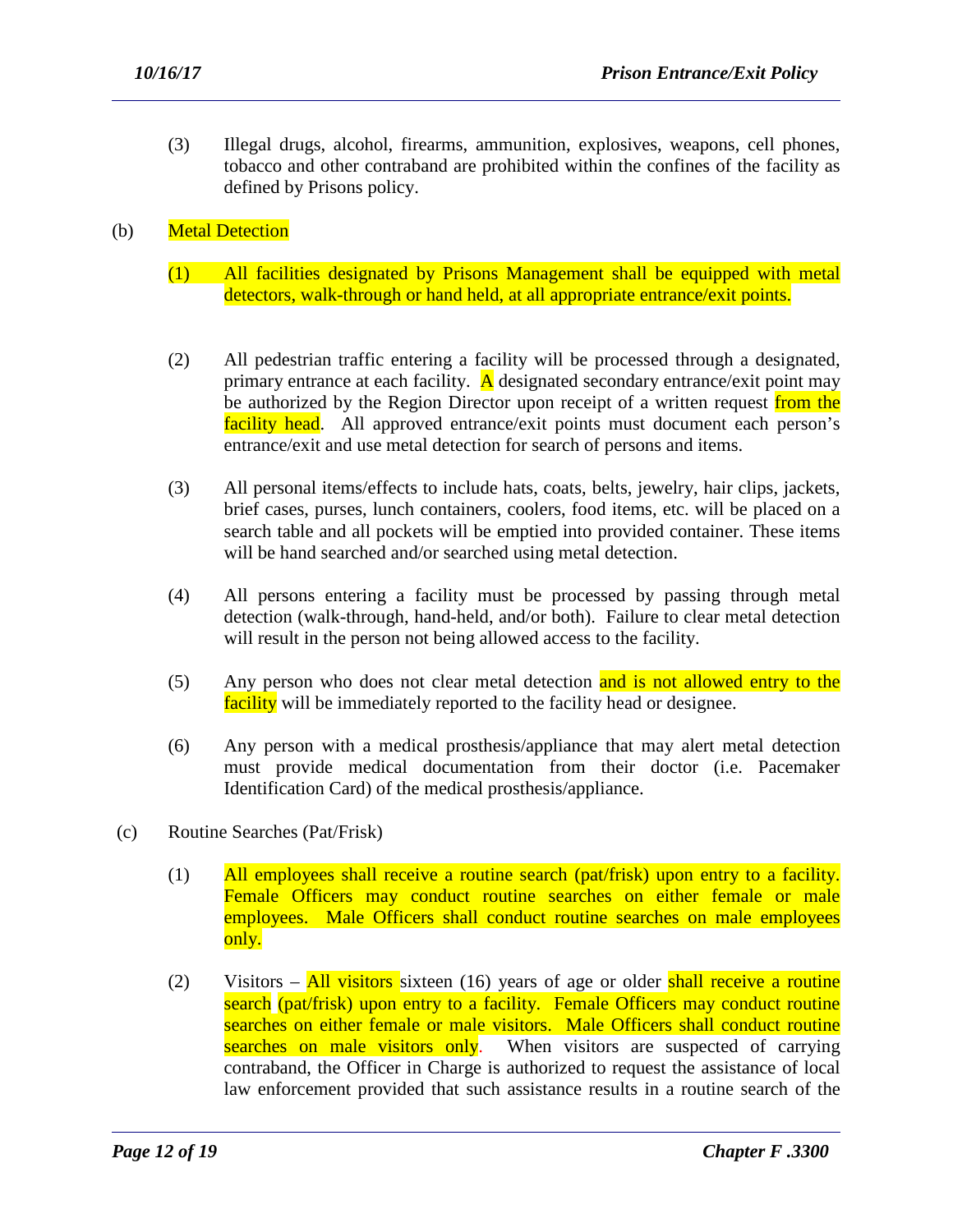visitors by an officer of the same sex.

- (3) All persons upon leaving or while in the confines of any **NCDPS Prisons** facility may be subject to a routine search of their person and personal effects. Any such search must be authorized by the facility head or designee. The right-to-search includes, but is not limited to, work areas, break areas, personal property, possessions, lockers, vehicles, and any other property located on facility property. Such searches are authorized by the Officer-in-Charge. Lockers (if applicable) will be searched at least once every six months and as often as necessary if suspicion arises.
- (4) Items belonging to a visitor such as purses, boxes, briefcases, or other personal items will remain outside the confines of any **NCDPS Prisons** facility. Exceptions may be approved by the facility head or designee. If approval is granted, the personal effect(s) in question will be subject to a thorough visual and/or metal detector search. Any visitor who refuses to submit to a search of their belongings will be denied entry into the facility and may be subject to permanent revocation of visiting privileges.
- (5) A person's wallet or employee's purse  $\frac{may}{day}$  not be handled by the searcher, but shall be opened completely by the owner/bearer and its content displayed.
- (d) Complete searches (unclothed).
	- (1) Of visitors, volunteers, vendors, etc. is solely the authority of local law enforcement. While such searches may be conducted on agency property, Division staff should not provide assistance. Any complete search by law enforcement officers shall be conducted in an area that affords the maximum level of privacy to the visitor and to law enforcement personnel while the complete search is performed. If a law enforcement officer of the same sex as the visitor is not available to conduct a complete search then the visitors will be declined entry into a facility.
	- (2) Of employees who consent is solely the authority of local law enforcement. Any complete search by law enforcement officers shall be conducted in an area that affords the maximum level of privacy to the employee and to law enforcement personnel while the complete search is performed. If a law enforcement officer of the same sex as the employee is not available to conduct a complete search, then law enforcement may ask for assistance from a same sex division employee of superior rank to the employee being searched; or local law enforcement may removed the employee from the premises.
	- (3) Body cavity search of employees is solely the authority of local law enforcement.
	- (4) Refusals Any persons attempting to enter any NCDPS Prisons facility who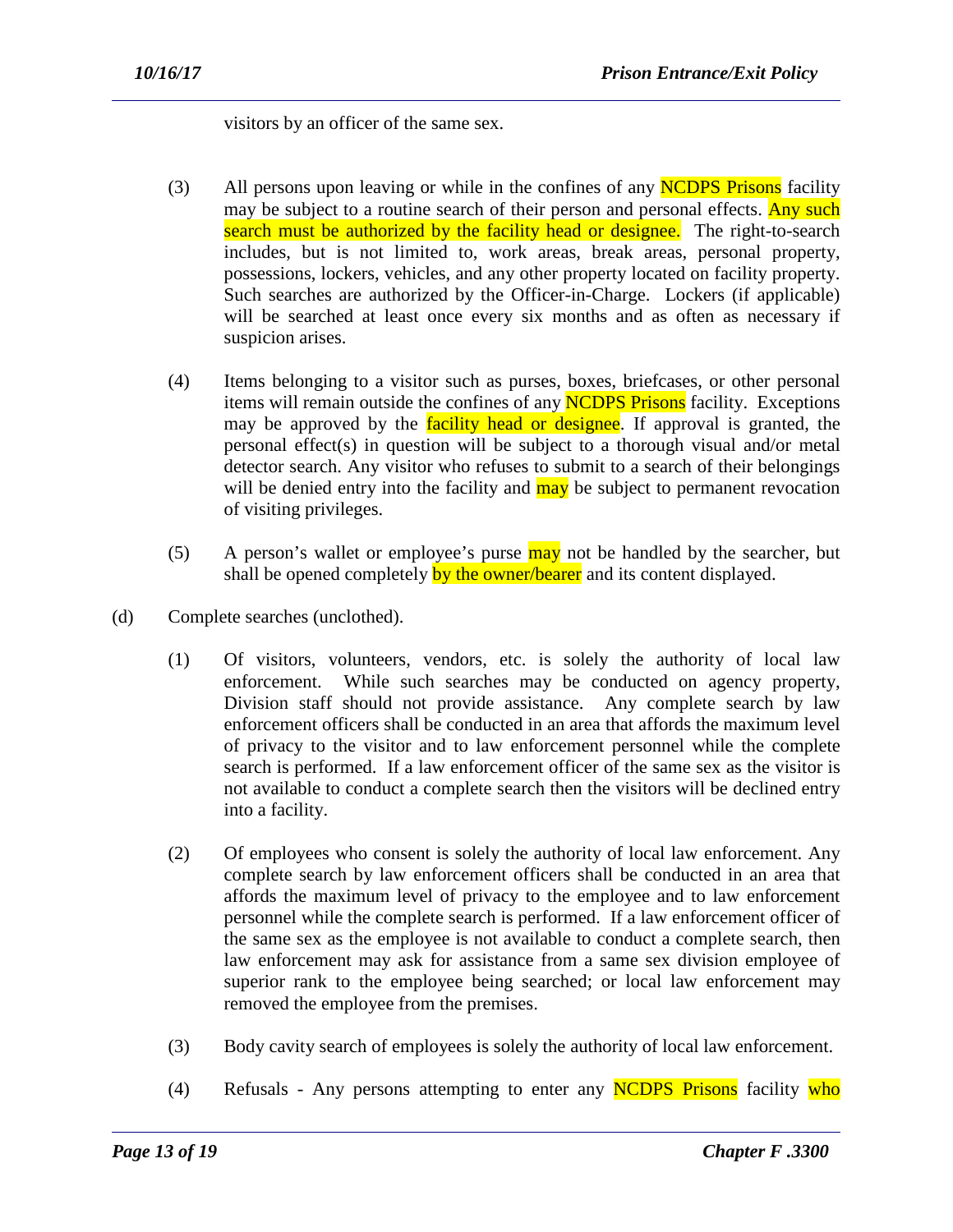refuses to comply with any required search (i.e. routine, metal detection, etc.) of themselves or their property or  $\frac{1}{10}$  produce and/or identify the item causing the metal detection to alert (where applicable) will not be allowed to enter the facility. A written report detailing the person's refusal shall be prepared by the staff member(s) involved and forwarded to the officer in charge for inclusion in an incident report.

- (A) Employees Who refuse to submit to a search or refuse to remain in the area as ordered, shall be denied access to the facility. Appropriate disciplinary action up to and including dismissal, shall be initiated in accordance with the Department's Disciplinary Policy and Procedures.
- (B) Visitors Who refuse to submit to any search shall be denied entry into the facility and should be considered for exclusion from an inmate's approved visitors' list in accordance with the inmate Visitation Policy/Procedure policy, D.0200
- (5) Any persons found with any unauthorized items will be reported to the OIC immediately.
- (6) If contraband is found on a person or in the personal effects of a person, the contraband should be confiscated and local law enforcement authorities may be notified immediately.
	- (A) Until local law enforcement authorities arrive, reasonable efforts short of the use of force should be utilized to encourage the visitor to remain at the facility. If the visitor refuses to remain then as much descriptive and information data as can be accumulated by correctional staff regarding the identity of the visitor and direction of departure and method of departure should be communicated to the local law enforcement officers.
	- (B) An employee may be ordered to remain in a designated area until local law enforcement authorities arrive. Whenever possible more than one staff person should be present in the area and one of these staff persons should be a supervisor superior in rank to the person searched. If the employee refuses to remain in the area as ordered, appropriate disciplinary action up to and including dismissal, shall be initiated in accordance with the Department's Disciplinary Policy and Procedures. A written statement detailing the employee's refusal shall be prepared by the staff member(s) involved and forwarded to the officer in charge for inclusion in an incident report.
- (7) If prior to entry, prison officials receive reliable information that a person will attempt to smuggle contraband into the facility, the Officer in Charge should contact the local law enforcement agency for assistance.

(e) Vehicle Search Inside Secure Perimeter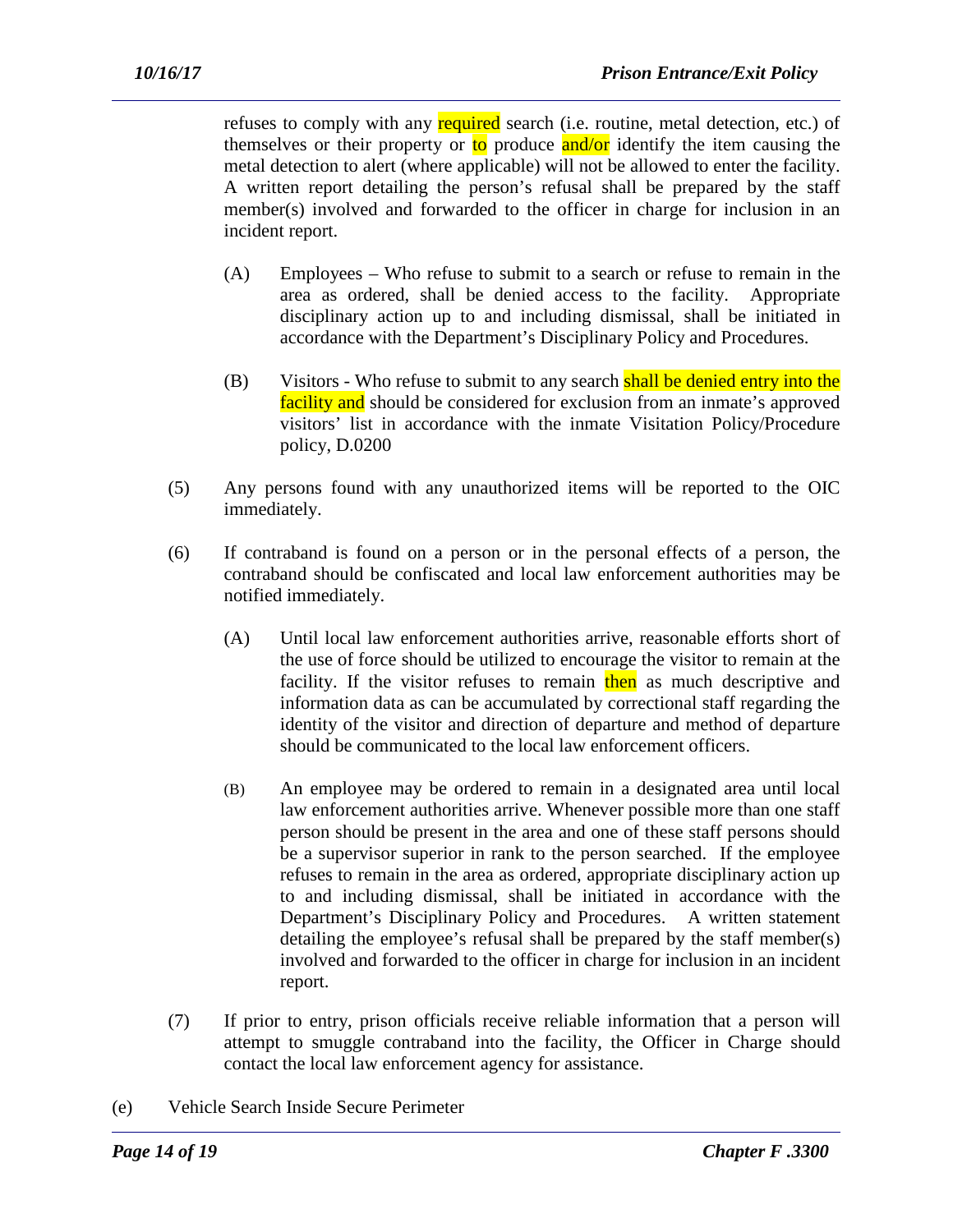- (1) Other than inmate transport vehicles, vehicular traffic involving departmental vehicles will be permitted inside the secure perimeter, only in situations where reasonable alternatives cannot accomplish the movement of materials, equipment, supplies, or other legitimate purposes.
- (2) If it is determined that a departmental vehicle (other than offender transport vehicles) is required to enter the secure perimeter, the officer-in-charge or designee will be contacted for authorization. The officer-in-charge or designee will:
	- (A) make a determination of the necessity of such access or if a reasonable alternative can accomplish the same objective;
	- (B) consider whether the compound needs to be closed while the vehicle is on the compound or if sufficient staff is available to ensure safe movement; and
	- (C) if the officer-in-charge or designee authorizes entry, ensure that the authorized vehicular access is noted on the facility's shift narrative.
- (3) Each facility's standard operating procedures will stipulate how many vehicles may be inside the perimeter at any one time.
- (4) All vehicles, commercial, private, or facility, will be thoroughly searched both entering and departing the facility to prevent the introduction of contraband or use of the vehicle as a means of escape by **offenders**. Vehicles will be searched above, inside, under the hood, and below. Additionally, any attachment to the vehicle such as trailers, carts, toolboxes, etc., will be searched prior to entry and exit.
- (5) Vehicle keys will be placed in a secured area such as a tower or key box after the vehicle has entered the confines of the facility and prior to **offenders** accessing the vehicle.
- (6) All non-departmental persons will be questioned regarding possession of unauthorized items or contraband (e.g. firearms, ammunition, narcotics, knives, ropes, jacks, tools, cell phones, tobacco, etc.). Prior to being allowed entry, the driver of the vehicle will turn over any articles offering a threat to the security of the facility to staff who will ensure they are stored in a secure area until his/her departure. Items remaining on the vehicle (e.g. ropes, jacks, etc.) should remain secured while within the facility. All vehicle occupants are subject to search pursuant to section .3307 of this policy.
- (7) Vehicles entering the secure perimeter will keep their windows rolled up and the doors locked at all times while inside the compound. Vehicles inside the compound will be locked while parked and unattended. If a vehicle needs to be left inside the compound overnight, it will be rendered inoperable by the driver by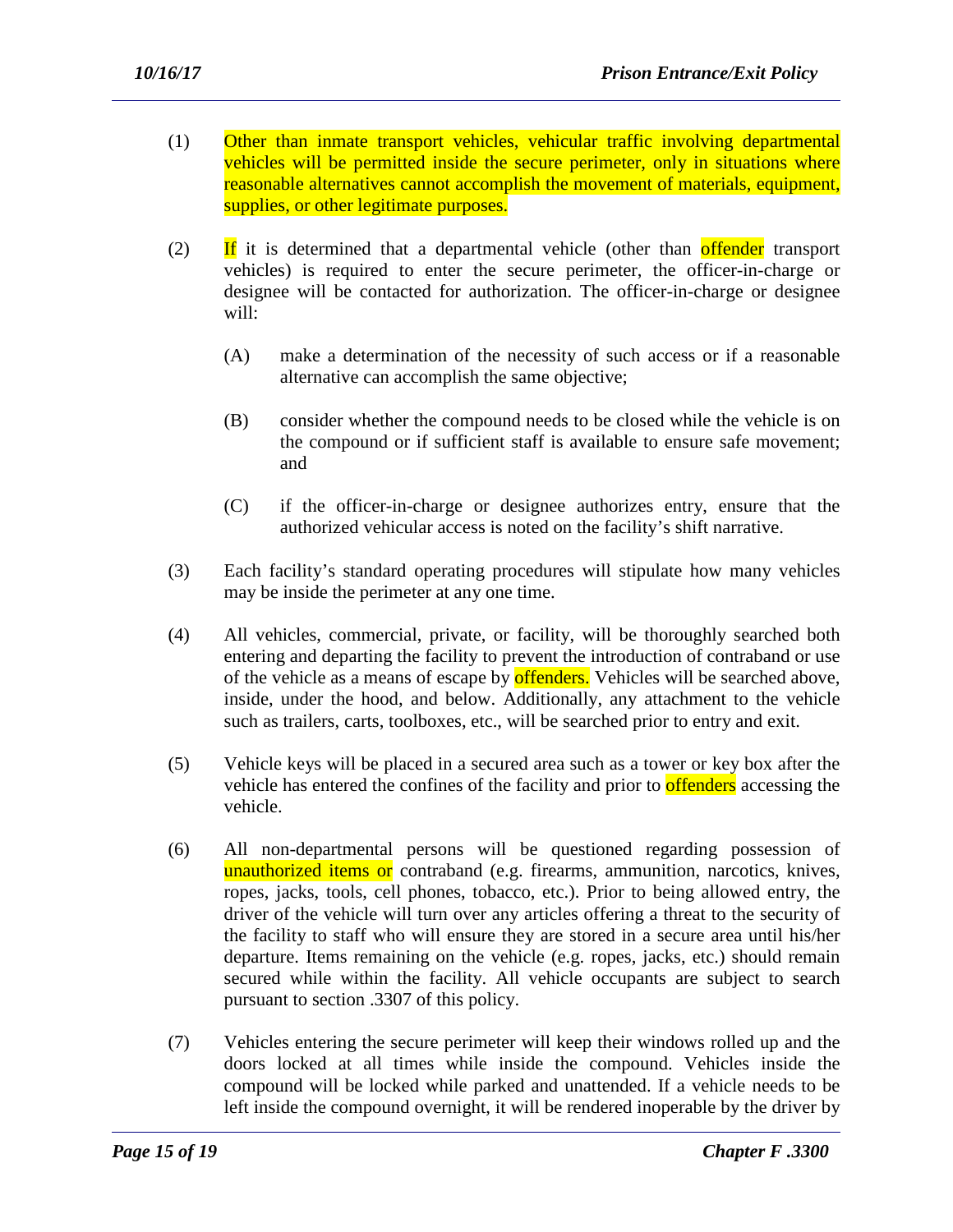removal of an engine part necessary for its operation (i.e. battery removal, etc.).

- (8) Prior to entry, a careful inspection of the interior of vehicles such as a box truck, semi-truck, etc., will be conducted. The cargo truck will remain secured until it reaches its destination and an officer is present at the rear of the truck to closely monitor the loading/unloading of the truck. The officer will maintain constant visual observation of the loading/unloading area of the truck and, upon completion, will secure the cargo bay. The cargo bay will remain secured until it is inside the sally port area for an exit security inspection.
- (9) Commercial vehicles leaving the facility will have a designated point at which to stop before reaching the vehicle entrance/exit gate so that the driver can establish to the assigned gate officer the fact that s/he is not under duress.
- (10) During formal counts, vehicles will be held at the gate area until the count is officially cleared this includes transfer buses, enterprise vehicles, law enforcement, etc.
- (11) In situations where a life threatening medical emergency exists, the normal search requirements for vehicles entering and exiting the facility compound via the vehicle gate will be suspended for emergency vehicles (e.g. ambulance or fire truck) called to provide emergency transport. In order to expedite the ambulance entrance/exit, security staff will meet the ambulance at the gate and provide constant observation of the vehicle until the ambulance exits the compound. Staff should positively identify the emergency personnel, as well as look inside the vehicle to ensure there is no breach of security.
- (12) Pedestrian traffic through vehicle access gates will be restricted to only those persons whose job responsibilities require use of this entrance/exit area. The facility head, or designee, will determine what pedestrian traffic will be permitted through this gate; however, this should be based on need rather than convenience. Any person entering through any vehicle gate will be subject to search in accordance with section .3307 of this policy
- (f) Employee's Personal Vehicle Search
	- (1) Employees will ensure their parked and unattended personal vehicles are locked and the windows rolled up while on state property.
	- (2) If a vehicle is found to be unlocked, the officer-in-charge will be notified immediately.
		- (A) The driver of the vehicle will be determined via consultation with local law enforcement (license registration) and then notified to report to the vehicle.
		- (B) Action will be taken to secure the vehicle and/or the vehicle contents.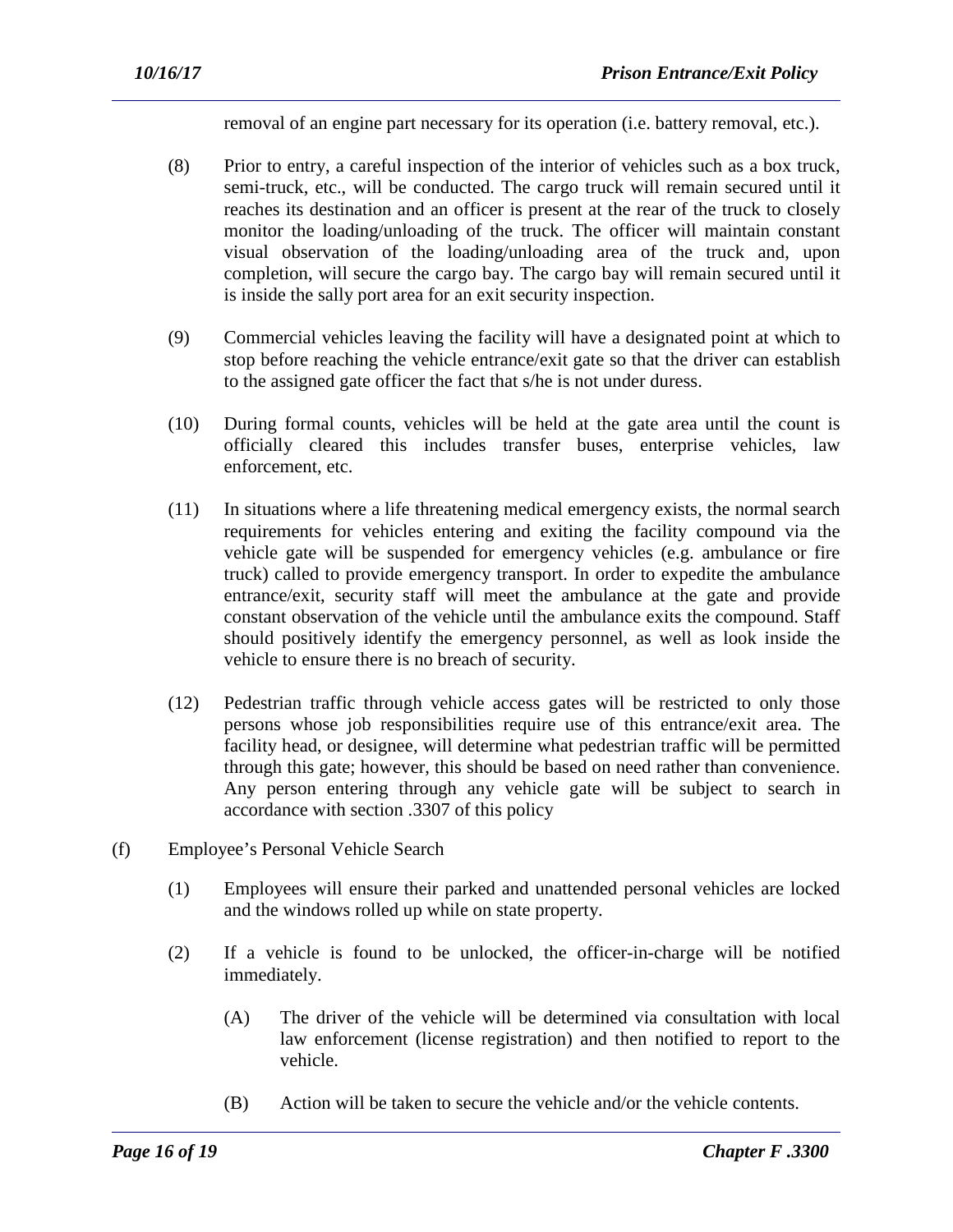- (3) Employee vehicles parked on Division property are subject to external inspections by Department staff and/or Narcotic Detection Canines.
- (4) Employee vehicles on Division property may be searched if consent is given by the employee, or a Search Warrant has been properly issued and is being served by a law enforcement agency, or under some other legal justification for a search as determined by local law enforcement officials.
- (5) Employees who bring a personal firearm onto NCDPS Prisons facility property must obtain written authorization in advance from the facility head.
	- (A) Staff members who carry a firearm to and from work in their personal vehicle are expected to store it in a locked glove box, locked box or locked trunk.
	- (B) Firearms will not be placed in toolboxes or other similar storage devices affixed to or located in a truck bed.
	- $(C)$  If the vehicle is a Jeep or similar soft top, no top, and/or no trunk type of vehicle, then a firearm must be secured in a locked box in order to be approved to have it on state property.
	- (D) Firearms will not be removed from a vehicle while on state property.

#### **.3308 AUTHORITY TO DETAIN**

- (a) Prisons staff may detain another person when the staff member has probable cause to believe that the individual to be detained has committed in his or her presence any of the following:
	- (1) A felony
	- (2) A breach of the peace
	- (3) A crime involving physical injury to another person
	- (4) A crime involving theft or destruction of property
- (b) The detention must be in a reasonable manner considering the offense involved and the circumstances of the detention.
- (c) The individual may not be detained any longer than required to accomplish the earliest of the following:

(1) The determination that neither of the events described in section F.3308 (a) above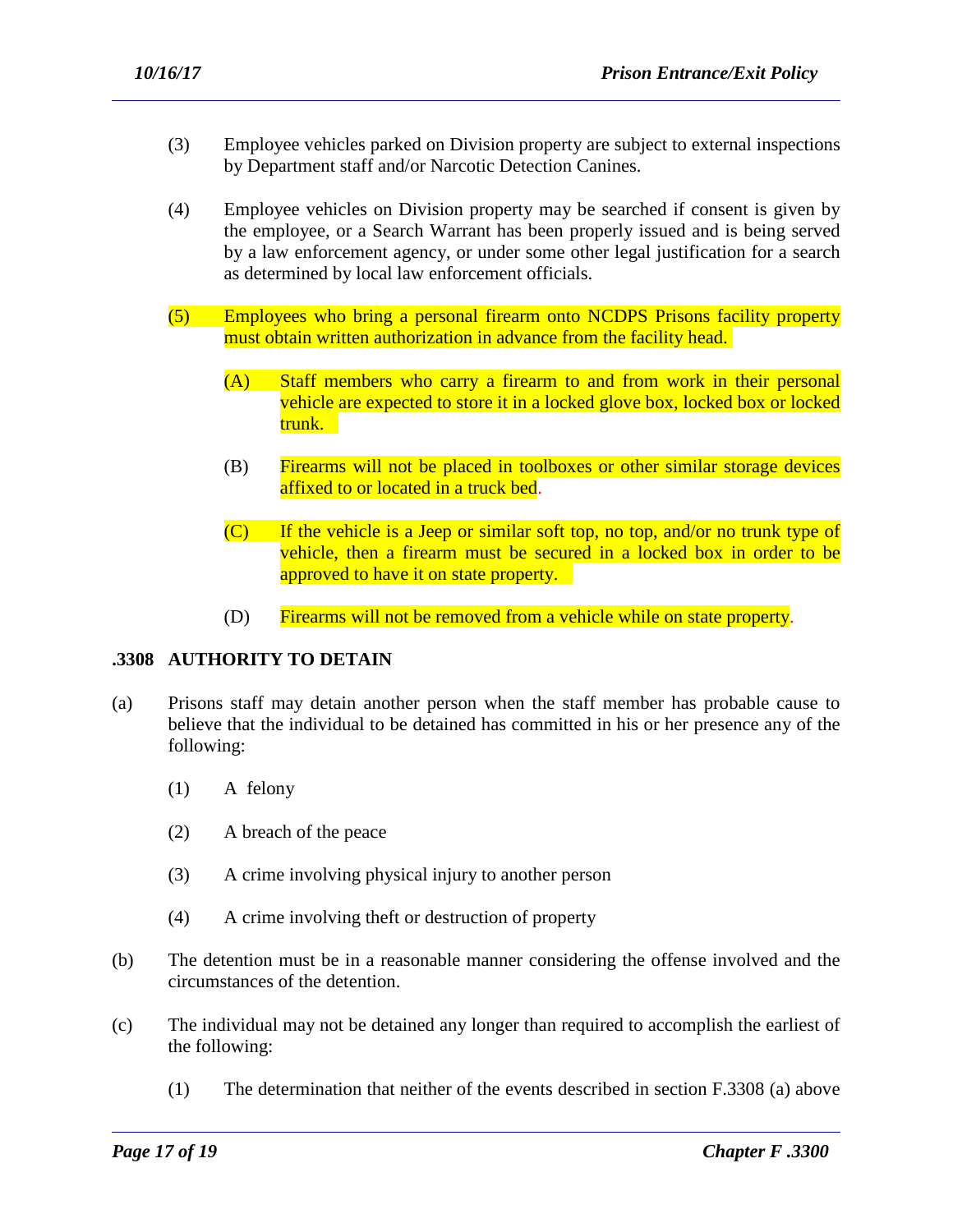has occurred.

- (2) Surrender of the individual being detained to a law enforcement officer.
- (d) A staff member who detains another person must immediately notify a law enforcement officer and must then surrender the person to the law enforcement officer, unless the staff member releases the person pursuant to section  $F.3308(c)(1)$  above.
- (e) This section does not pertain to situations is which contraband is found on the person or in the personal effects of a visitor. The procedure to follow for that situation is detailed in Section F.3307 (d)  $(6)$  of this policy.

# **.3309 DESIGNATED ENTRANCE/EXIT POINT AT MEDIUM/CLOSE CUSTODY FACILITIES**

- (a) Setup
	- (1) Each facility must designate a single entrance/exit point to conduct a proper search of employees and visitors.
	- (2) The layout and function of the facility's entrance/exit point must be documented in the facility standard operating procedures and be approved by the Region Director.
	- (3) The smaller the entrance/exit point; the fewer number of persons allowed in the area during search.
	- (4) At minimum, the entrance/exit search station should have the following:
		- (A) Metal detection device(s) (i.e. walk-through, hand-held, or both) (Standardized model per Security manual section .1400).
		- (B) Table or tables.
		- (C) Baskets to separate each individual's personal items.

(b) Staffing

The entrance/exit point is the cornerstone in the facility security net to prevent contraband. Therefore, it is considered a specialized assignment requiring specialized skills and training. Assignment to this post should be based on an officer's ability to search, professional demeanor and ability to complete their task while possibly making some staff and visitors uncomfortable due to the thoroughness of the search process. Facility heads should not consider this a pull post or a routine rotation of staff.

(1) Staff selected for the entrance/exit post should be professional with good